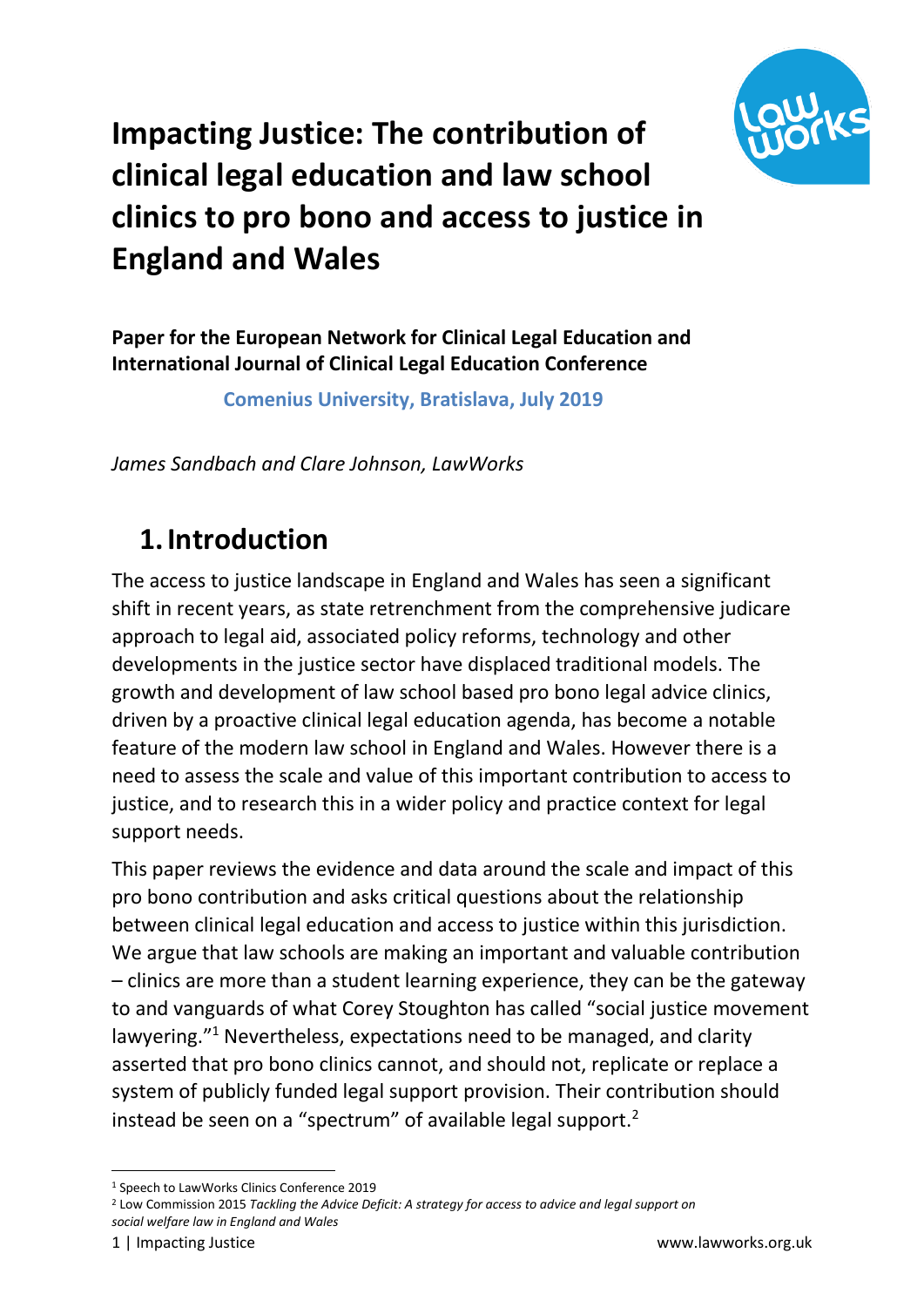In writing this paper, we draw heavily on LawWorks' own data. LawWorks supports a network of 261 pro bono legal advice clinics across England and Wales, 40% of which are based at, or organised by, law schools (the remainder are run by advice charities/non-profit NGOs like Citizens Advice and some are run by commercial law firms). Every year LawWorks collects data from those clinics, and is able to report in some detail on clinic activity across all sectors<sup>3</sup>. As well as publishing annual clinics reports, LawWorks have also undertaken occasional surveys of law schools' pro bono activity. LawWorks has a long history of working with law schools to help develop and support clinics, a particular emphasis of our work is linking law school clinics with the wider advice sector and charity partners, and solicitors in private practice and in house environments doing pro work.

# **2.Context**

Every jurisdiction has its own unique context, legal education framework and distinct public policy approaches towards access to justice. In England and Wales developments in regulatory and legal education reform, combined with significant retrenchment of state funded legal aid and support, have shaped the context in which law school clinics operate. Since 2013 when the Legal Aid, Sentencing and Punishment of Offenders Act took effect, legal aid has no longer been available for a significant range of civil, family and social welfare law matters, and there has been a reduction of legal aid casework volumes for non-criminal matters of around 75%. <sup>4</sup> Whilst there is no single authoritative study of unmet demand for legal advice, multiple legal needs studies over the past decade suggest that unmet demand remains stubbornly high. The last England and Wales *Civil and Social Justice Panel Survey* showed that around a third of the population experience legal problems, but only 10 percent access legal advice or support. <sup>5</sup> We explore more recent data on unmet demand in section 7 of this paper below.

However, unmet demand and the decimation of legal aid services should not be regarded as primary factors driving clinic development in law schools, but rather as part of the context in which they now operate. Graduate employability, market expectations, education outcomes and the practical skills focus of clinical legal education, as well as Universities' wider CSR and

*<sup>3</sup>* <https://www.lawworks.org.uk/solicitors-and-volunteers/resources/clinic-resources/monitoring-and-impact> <sup>4</sup> Post-Implementation Review of Part 1 of the Legal Aid, Sentencing and Punishment of Offenders Act 2012 (LASPO), [https://assets.publishing.service.gov.uk/government/uploads/system/uploads/attachment\\_data/file/777038/post](https://assets.publishing.service.gov.uk/government/uploads/system/uploads/attachment_data/file/777038/post-implementation-review-of-part-1-of-laspo.pdf)[implementation-review-of-part-1-of-laspo.pdf](https://assets.publishing.service.gov.uk/government/uploads/system/uploads/attachment_data/file/777038/post-implementation-review-of-part-1-of-laspo.pdf) Ministry of Justice, 2019

<sup>5</sup> *The Civil and Social Justice Panel Survey* (CSJPS) is a nationally representative survey of people's experience of, and response to, problems with a legal dimension and involved face to-face interviews with 5,113 respondents aged 16 and over in their own homes across two waves, the first in 2010, the second in 2012.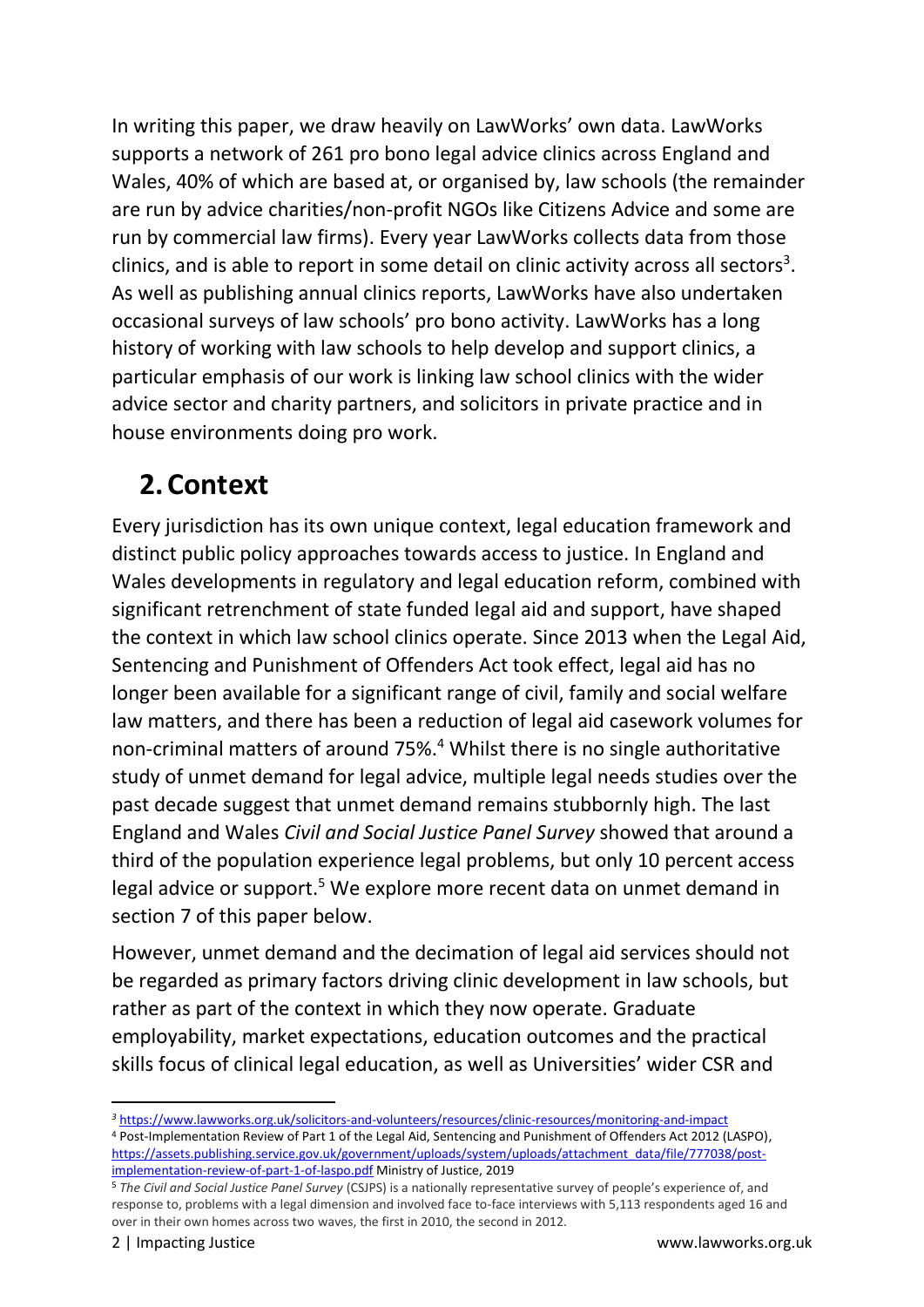community engagement agendas, may be more significant factors in driving clinic development. The increasing role that technology is playing in the justice system, from online courts to LegalTech, is also impacting the debate about the future of clinical legal education, and the clinics environment.

Much of the research and practice literature though about law schools clinics, since the early days, locates their activity within a social justice paradigm, rather than a purely educational paradigm.<sup>6</sup> The social justice impetus for clinics was powerfully re-stated by Liberty's Advocacy Director Corey Stoughton in her keynote speech to LawWorks 2019 Clinics Conference, referring to "movement lawyering" and that whilst "law is not inherently a tool for social justice" clinics can help wield it as an instrument of change.<sup>7</sup> But equally much of the academic literature about the English Law School from Twining<sup>8</sup> to Birks<sup>9</sup>, has discussed clinical legal education by analogy with medical schools and patient-centred learning.

However the context is changing in ways that bridge the 'clinical' and 'social' contexts – for example there is real interest both amongst policymakers, service designers and practitioners to focus pro bono activity within healthcare settings, and also to use tech tools to reach those who don't traditionally access legal services. Citing University College London's (UCL) integrated Legal Advice Clinic (iLAC) at the Guttmann Health and Wellbeing Centre in Newham, the Government's "Legal Support Action Plan" is supportive of the "various initiatives underway across the country to creatively deliver legal support alongside other services to help people with legal problems. Co-located legal support services may help people with multiple, linked, or difficult to diagnose legal problems."<sup>10</sup> Examples of other law school clinics operating in healthcare settings include Swansea University Law Clinic which runs an outreach at Maggie's Cancer Centre, Swansea, Singleton Hospital, Staffordshire University Legal Advice Clinic drop-in at Shrewsbury Hospital, and the University of Liverpool Law Clinic at Alder Hey Hospital. Examples of tech projects in law school clinics are too numerous to include in this paper and were the subject of a conference earlier this year, $^{11}$  but would be useful separate study.

<sup>6</sup> G Grossman, 'Clinical Legal Education: History and Diagnosis' (1974) 26 *J Leg Ed* 162 at 174. J Giddings, 'Contemplating the Future of Clinical Legal Education' (2008) 17 Griffith L Rev 1 at 2. R Wilson, 'Training for Justice: the Global Reach of Clinical Legal Education' (2004) 22 *Penn St Int'l L Rev* 421 at 421-422; J Giddings, R Burridge, S Gavigan, C Klein, 'The First Wave of Modern Clinical Legal Education: The United States, Britain, Canada and Australia' in *The Global Clinical Movement: Educating Lawyers for Social Justice* (F Bloch ed, OUP, 2011) Ch 1.

<sup>7</sup> Speech to LawWorks Clinics Conference 2019

<sup>8</sup> William Twining *Blackstone's Tower: The English Law School: Discipline of Law* (1994) Blackwells

<sup>9</sup> Peter Birks (ed), *Pressing Problems in the Law, Volume 2: What are Law Schools For*?, (OUP, 1996: 2003 reprint). <sup>10</sup> <https://www.gov.uk/government/publications/legal-support-action-plan>

<sup>11</sup> <https://www.lawworks.org.uk/solicitors-and-volunteers/resources/cleo-legaltech-workshop>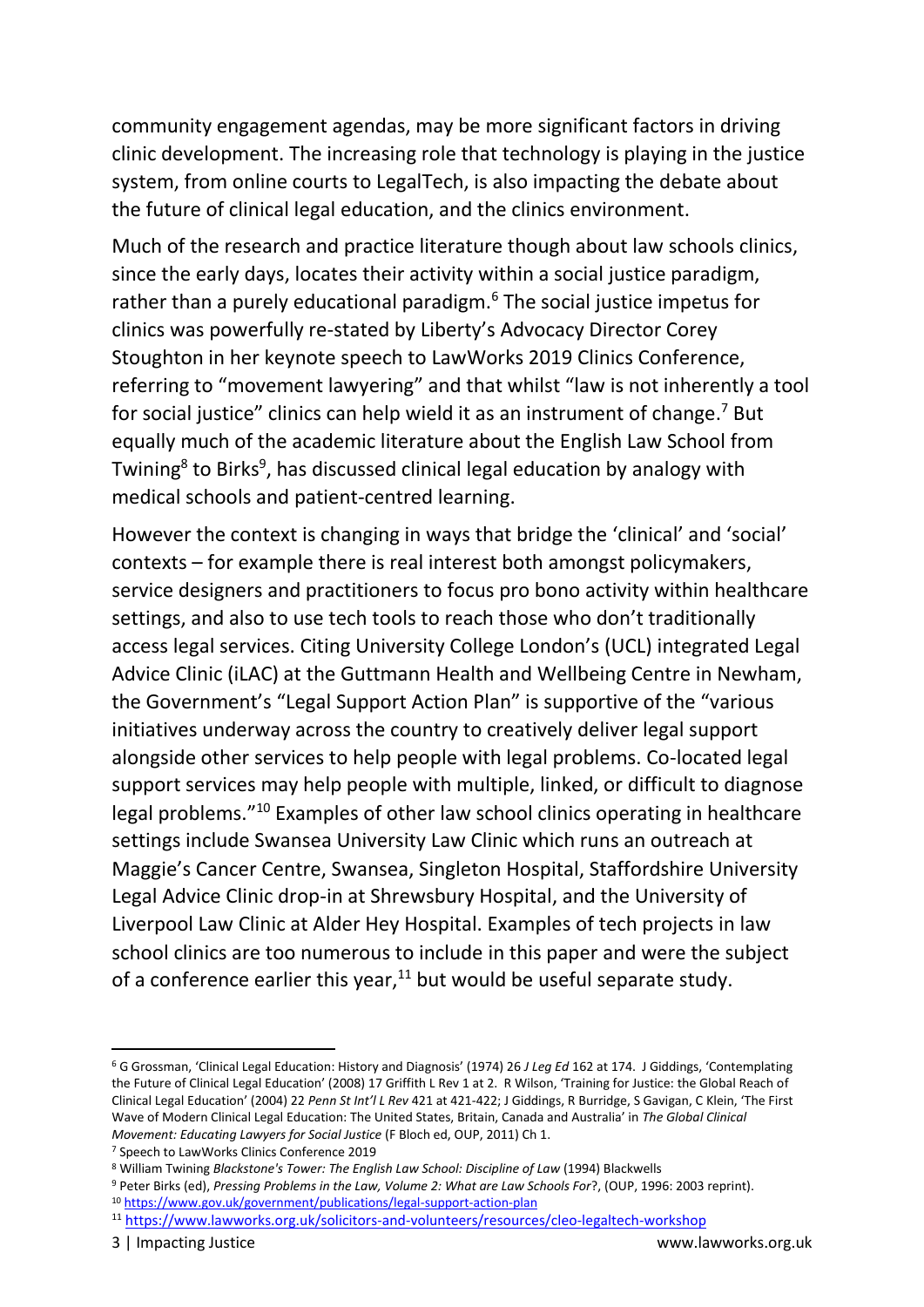# **3.Growth and profile of clinics**

Innovation is the hallmarks of the clinics movement. Clinics themselves are not new, they have been championed across generations by 'realist' educators and jurists in law schools from Jerome Frank to Edgar Cahn in the US, $^{12}$  to Russell, Sackville and Hanks in Australia, $^{13}$  to Brayne and Grimes in the UK. $^{14}$  In the UK the first Law Clinic was launched in1970, and it is now twenty years since the College of Law announced that it planned to establish a nationwide network of free legal advice clinics. The growth in clinic activity has been steady and incremental as LawWorks' periodic surveys of Law Schools in England and Wales demonstrate.

- In 2000 and 2003, 41 per cent of responding Law Schools surveyed reported pro bono activity, with a further 20 per cent indicating interest in or plans to develop pro bono.
- In 2005, 53 per cent of responding law schools are involved in pro bono activity, with a further 12 per cent expressing interest $15$
- In 2010 75 per cent of responding law schools were carrying out pro bono work in some capacity.
- In 2014, 96 per cent of responding law indicated that they were carried out pro bono work<sup>16</sup>

These surveys have also demonstrated that increasingly clinic work is assessed as part of law schools' curricula. Whilst only 10 percent of law schools in 2010 assessed student performance in clinics, by 2015 this total had increased to 25 per cent.<sup>17</sup> Currently there are 118 law school clinics registered with the LawWorks network. LawWorks' data over March 2017 – April 2018 reporting periods showed that there were 4,632 students volunteering over the year, delivering over 200,000 volunteering hours.<sup>18</sup> Students participate in clinics in many ways beyond the direct provision of advice, for example: acting as a scribe, undertaking initial triage or intake, involvement in casework support and research, and assisting with co-ordination, reception and administrative

1

<sup>12</sup> J Frank, 'Why Not a Clinical Law School?' (1933) 81 *U Pa L Rev* 907 at 908 Edgar Cahn and Christine Gray 'Clinical legal education: where next? clients as co-producers of system change' *NYU Clinical Law Review* Vol.24/No.2 Spring 2018 <sup>13</sup> "Teaching Social Justice in Clinics." *Australian Clinical Legal Education: Designing and Operating a Best Practice Clinical Program in an Australian Law School*, by Adrian Evans et al., ANU Press, Acton ACT, Australia, 2017, pp. 97–122. *JSTOR*, www.jstor.org/stable/j.ctt1q1crv4.10

<sup>14</sup> Duncan and Grimes, *Clinical Legal Education: Active Learning in Your Law School* Blackstone Press 1998 Grimes and Hamilton: Clinical approach in Pro Bono : good enough? *Solicitors Journal Justice gap series*, Vol. 55, 11.2010. Brayne, H (2000) "A Case for Getting Law School Students Engaged in the Real Thing – The Challenge to the Saber Tooth Curriculum" 34 *International Journal of Legal Education 17*.

In: Solicitors Journal *Justice gap series*, Vol. 55, 11.2010.

<sup>15</sup> [www.probonogroup.org.uk/lawworks/docs/Student%20report%20Final.pdf](http://www.probonogroup.org.uk/lawworks/docs/Student%20report%20Final.pdf)

<sup>16</sup> <https://www.lawworks.org.uk/solicitors-and-volunteers/resources/lawworks-law-school-pro-bono-and-clinics-report-2014> <sup>17</sup> *Ibid*

<sup>18</sup> <https://www.lawworks.org.uk/about-us/news/lawworks-clinics-network-report-year-march-2018>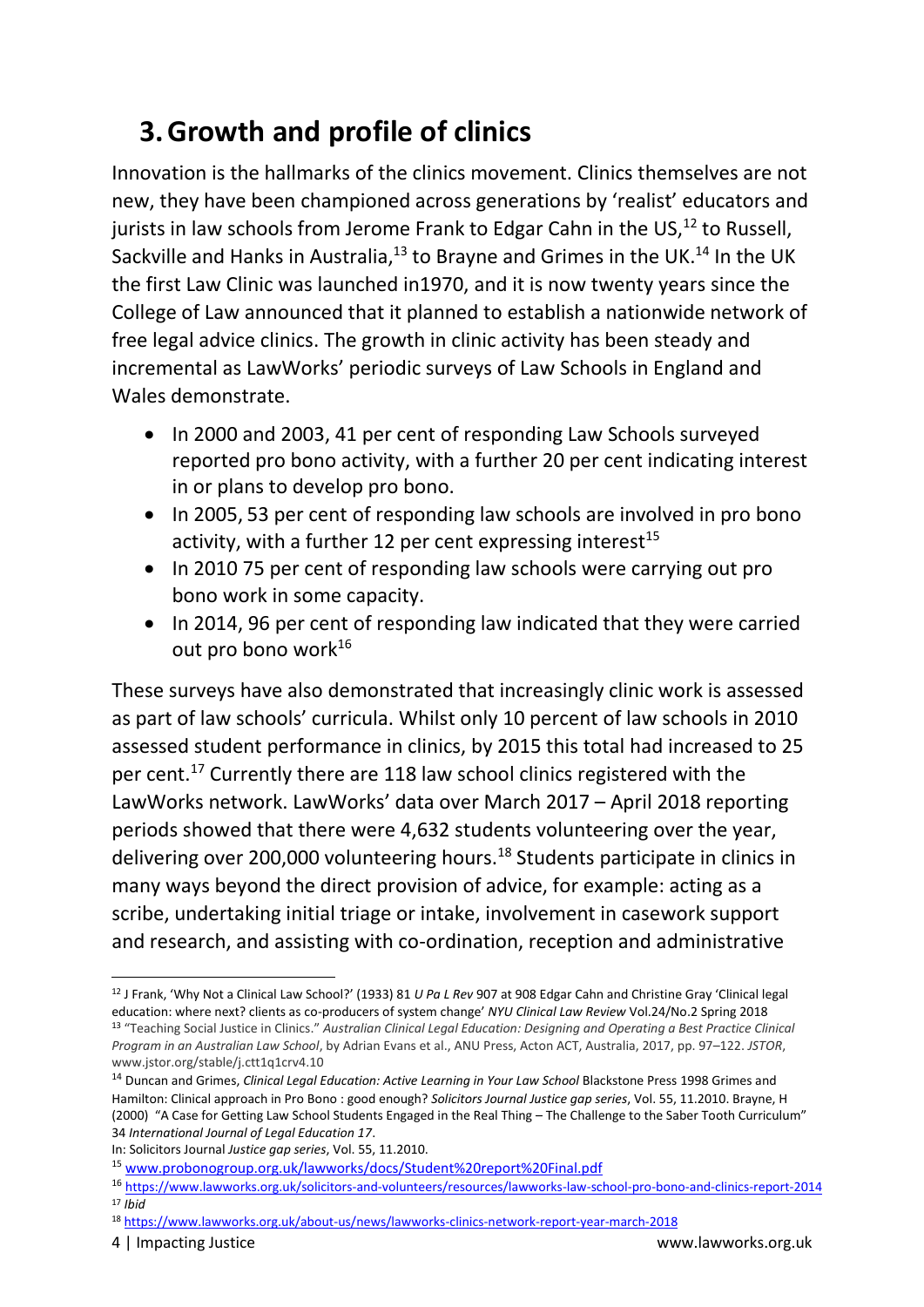duties/tasks, or working on projects with a wider public legal education (PLE), policy or law reform focus. Law school clinic services tend to focus on information and initial advice including form-filling and preparing written advice letters. 75 percent of law school clinics offer this level of service, whilst another 25 per cent also provide more end to end casework and/or representation services.

#### **4.What clinics deliver**

Across the 12 months period (March 2017 – April 2018) law school clinics received 19,776 enquiries, representing a third of all clinic enquiries across the LawWorks Clinics network. A common feature of law school clinics is that in many cases the services will either be closed, or operating on a reduced basis, over the summer period. Therefore nearly two-thirds of the advice given by law school clinics was given during the autumn/winter period compared with spring/summer. 46 per cent of clients were provided with advice, whilst 37 per cent of clients were provided with assisted information or signposted elsewhere, whilst another 17 percent were not able to access support at the clinics. These figures differ from the national trends for all clinics, but may in part reflect seasonal opening hours and that law school clinics may be less able to deal with complex and specialist enquiries or follow through with end to end services; therefore a high proportion have to be signposted elsewhere. Family law issues made up the highest proportion of enquiries, followed by employment law.

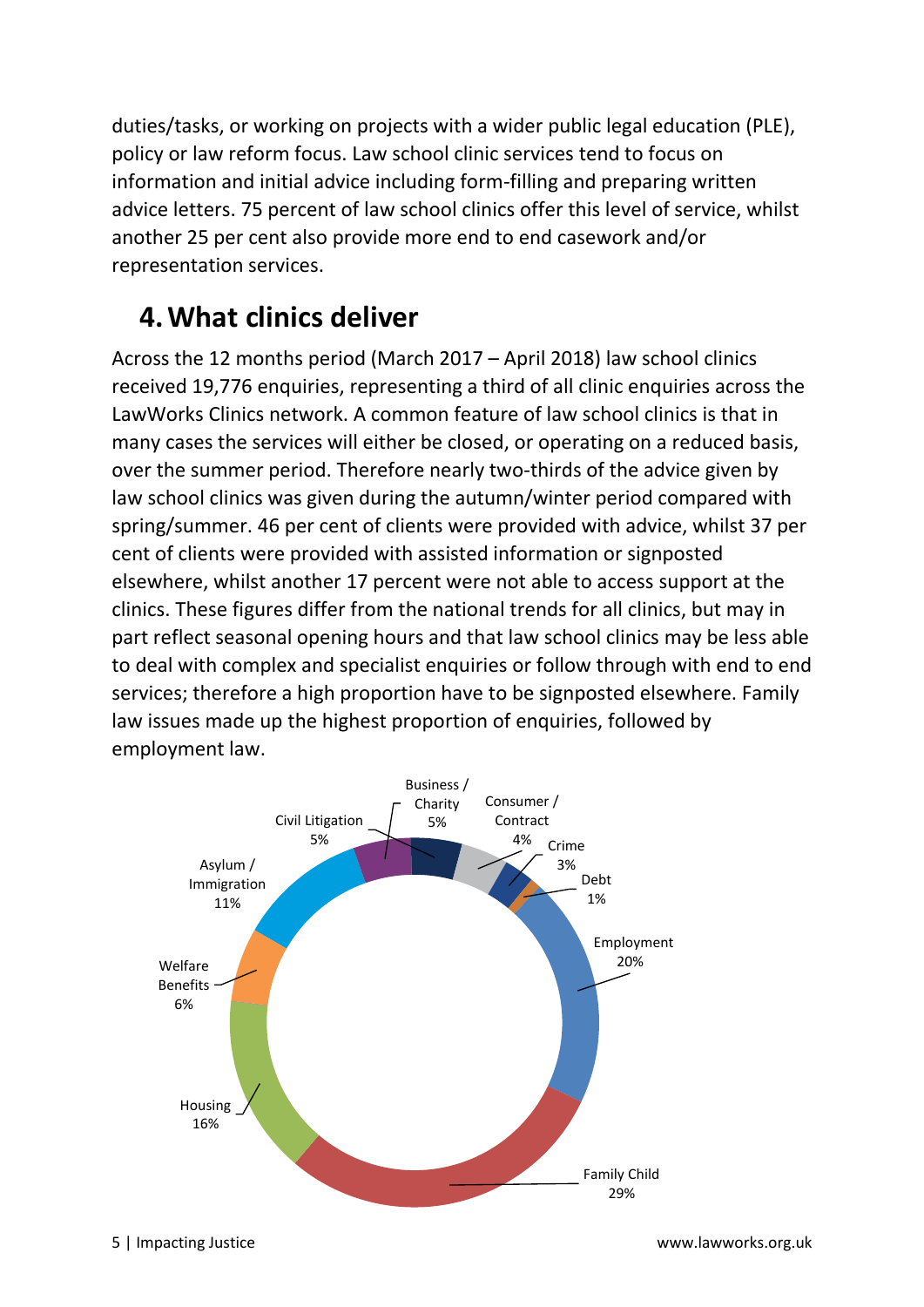# **5.Measuring the justice impact of clinics**

Most studies and reports on the work of clinics have tended to focus on inputs and outputs, rather than the outcomes for clients. LawWorks have been running an outcomes monitoring project over the last two years which has given us a representative sample of client outcomes through telephone feedback.<sup>19</sup> The project covered a range of different clinic types resulting in 209 completed client interviews, 41 of whom were clients of law school clinics. The interviews took place six to twelve weeks from visiting the clinic, and explored client experiences in terms of legal outcomes, capability outcomes, and health and wellbeing outcomes. A full summary of the outcome data can be found in LawWorks Clinics report.<sup>20</sup> Some interesting highlights though from the law school clinic clients were-

- *Legal outcomes:* For 29 per cent of clients their issue was either fully or partially resolved following advice, or it was possible to take further action, although for 42 per cent it was too early to tell. 56 per cent were considering pursuing their issue to court or tribunal, but following advice 27 percent changed their mind.
- *Capability outcomes:* 78 per cent of clients have better understanding of what their next steps are following advice and 68% said their problem was more manageable
- *Wellbeing outcomes:* 63 per cent of clients felt less stressed after visiting the clinic and 49 per cent felt physically better

These are hugely valuable findings, but are only the beginning of analysing the wider justice impact of law school clinics. There are wider impacts to consider also, including the impact of public legal education (PLE) programmes like Streetlaw and other community engagement work, to involvement in law reform projects.

## **6.The reform of legal education and overcoming regulatory uncertainty**

The development of the student and or trainee/apprentice contribution to clinics will depend on the emerging educational and regulatory context. As part of its drive to open up access to the legal profession, the Solicitors Regulatory

<sup>20</sup> <https://www.lawworks.org.uk/about-us/news/lawworks-clinics-network-report-year-march-2018>

<sup>&</sup>lt;sup>19</sup> Based on a total number of 35,008 clinic clients who received advice during the previous year's reporting period (2017 Clinics Report), the feedback from our group of 209 respondents gives us a robust and statistically significant national sample, with an assumed 6.8% margin of error. Assuming a random sample was selected, we can report with a 95% confidence level, and a confidence interval of ±6.8, i.e. we can be 95% confident that an observed statistic (e.g. 50%) would lie between 43.2% and 56.8% [https://www.lawworks.org.uk/solicitors-and-volunteers/resources/clinic](https://www.lawworks.org.uk/solicitors-and-volunteers/resources/clinic-resources/measuring-our-impact/better-information-project)[resources/measuring-our-impact/better-information-project](https://www.lawworks.org.uk/solicitors-and-volunteers/resources/clinic-resources/measuring-our-impact/better-information-project)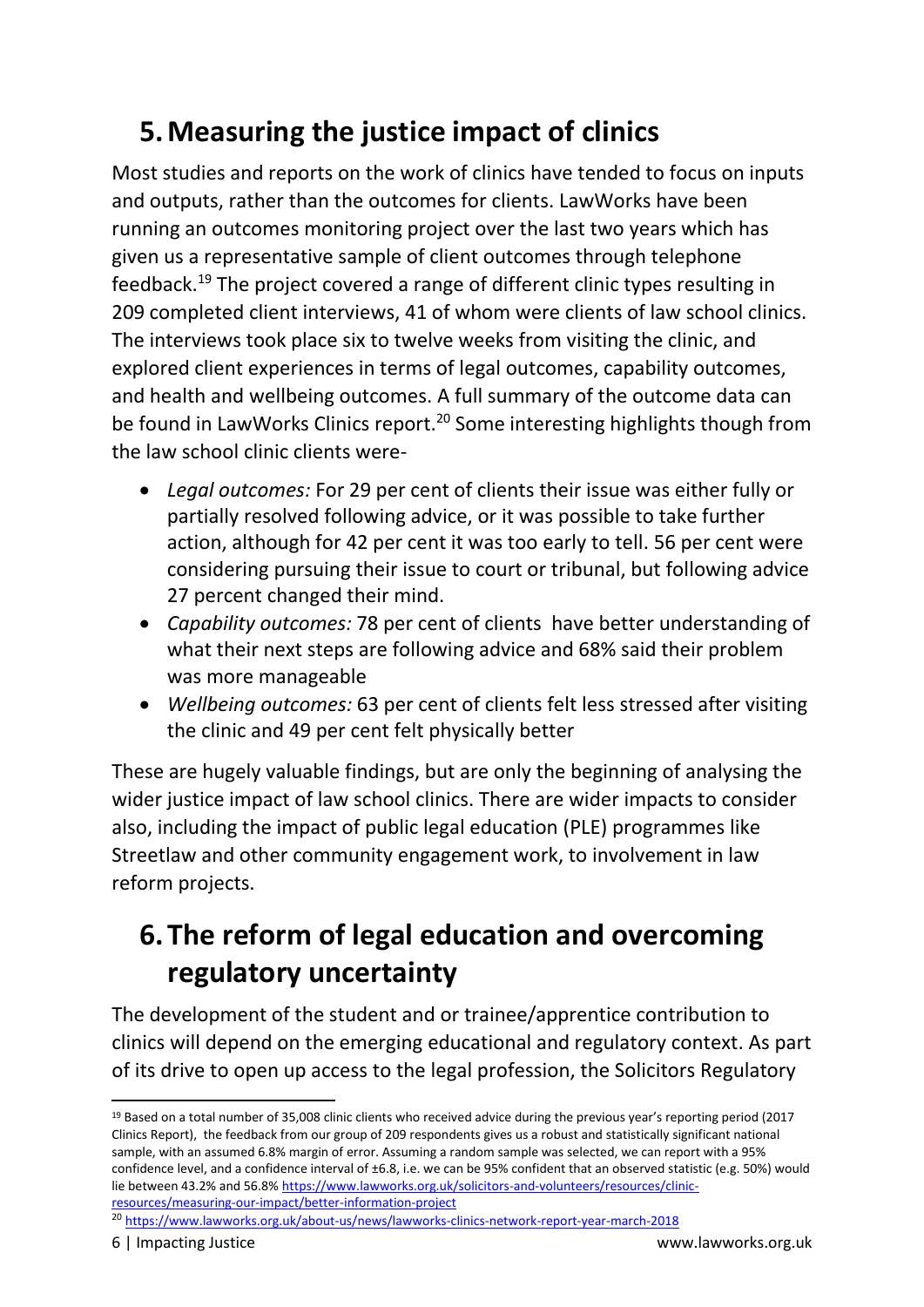Authority (SRA) may potentially facilitate an interesting opportunity for clinics through the introduction of the new Solicitor's Qualifying Exam.<sup>21</sup> Due to replace the current Legal Practice Course over the next few years, the new qualifying structure envisages that "qualifying work experience" (QWE) which had previously been wrapped up in practitioner training contracts, could be undertaken in clinics. The QWE component is intended to be undertaken between the two stages of the SQE (stage 1 being the knowledge strand and stage 2 being the skills strand), although the SRA's requirements will be flexible on this and further guidance is expected.<sup>22</sup> However, the SQE itself has come under fire for providing an insufficient knowledge framework in family and social welfare law.<sup>23</sup>

Allied to the SQE reform, the SRA is also loosening the practice framework rules in its new regulatory handbook due to take effect this Autumn.<sup>24</sup> Whilst continuing to follow the statutory essentials of the Legal Services Act 2007 (LSA), the new handbook adopts a permissive approach enabling newly qualified entrants to the profession to work from day one in different employment patterns or as freelancers, and freeing-up practitioners to carry out unreserved legal work from unregulated entities. There will also be new guidance for non-profit legal services providers, and the volunteers and employees that support them. In this looser framework though, it is possible to see that CLE based pro bono could provide pathways into new models of legal practice. Already we are seeing law schools experiment with student law firms, and a few law schools actively embracing an ABS model.

The broader relevance for law schools is that ever since passage of the LSA, the operating framework for clinics as far as regulation is concerned has been described as a "black hole."<sup>25</sup> Most law school clinics benefit, and will continue to benefit, from the charitable status of Universities enabling them to be considered "special bodies" for the purposes of the Legal Services Act (LSA); however private Universities are treated as commercial bodies. By definition though, University lecturers and employees with legal practice certificates supervising the work of students in clinics, or undertaking clinic casework themselves, are in-house lawyers as far as the regulations are concerned and the hybrid 'entity' and 'title' based regulation structure of the LSA can be

- <sup>23</sup> <https://www.lawworks.org.uk/solicitors-and-volunteers/resources/briefing-new-route-qualification-solicitors>
- <sup>24</sup> <https://www.sra.org.uk/sra/news/comp-news-27-handbook.page>
- <https://www.sra.org.uk/sra/policy/future/looking-future.page>
- 7 | Impacting Justice www.lawworks.org.uk <sup>25</sup> Linden Thomas. *Law clinics in England and Wales: a regulatory black hole,* The Law Teacher, Volume 51, 2017 - Issue 4

<sup>21</sup> <https://sra.org.uk/home/hot-topics/Solicitors-Qualifying-Examination.page>

<sup>&</sup>lt;sup>22</sup> <https://sra.org.uk/sra/consultations/solicitors-qualifying-examination.page#download>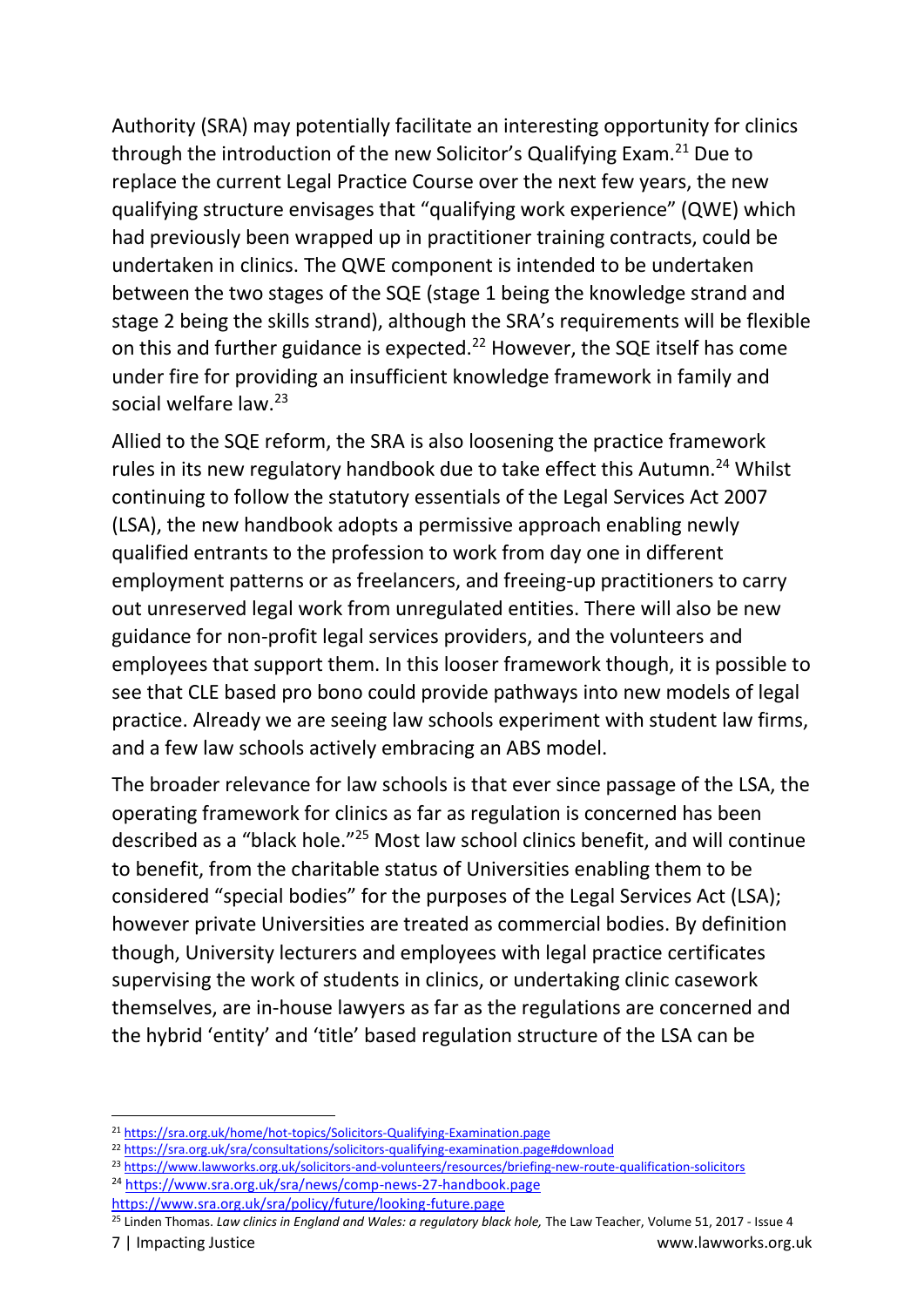especially complex for the pro bono work of in-house practitioners. <sup>26</sup> The SRA have signalled a supportive and permissive approach in a recent statement to "give comfort" for employed solicitors conducting voluntary pro bono work for a non-profit body outside their normal practice.<sup>27</sup> Over time we hope that the SRA will facilitate a clearer and easier regulatory environment to law school clinics.

### **7.Unmet needs and the limits of pro bono and the law school contribution**

As suggested above we believe that it is important that the law schools' contribution to pro bono is viewed within a wider context of unmet needs, barriers to justice, and the challenges of accessing available sources of legal help to achieve fair and just outcomes for vulnerable groups and individuals. The research literature on legal needs indicates just how challenging that context is for clinics. The Ministry of Justice's own research report published in 2017, reviewed both past and present legal needs research, finding that "around a third of the population experienced legal problems, with certain groups more likely to experience problems than others, particularly those vulnerable to social exclusion (such as individuals on benefits, lone parents, those with a disability, those with low incomes). Around half of problems led to adverse consequences such as stress-related illnesses, physical ill-health, or loss of confidence. Some individuals reported experiencing multiple problems, with certain problem types clustering together, such as those relating to a relationship breakdown, or economic problems."<sup>28</sup>

The reduction in the scope of legal aid has contributed to an increase in the number of people going to court or tribunal without a lawyer; for example in private family law proceedings 64% of parties were unrepresented in 2016-17 compared to 42% five years ago.<sup>29</sup> The scale of the change to the availability of legal aid needs to be emphasized in both this and other areas of law. In November 2017 the Government published a 'post-legislative memoranda' as the prelude to undertaking a review of the Legal Aid, Sentencing and Punishment of Offenders Act (LASPO). The memoranda records that "In 2012– 13, prior to LASPO's implementation, the Government provided funding for

 $\overline{a}$ 

<sup>&</sup>lt;sup>26</sup> This hybrid structure is currently under review by Professor Mayson [https://www.ucl.ac.uk/ethics](https://www.ucl.ac.uk/ethics-law/publications/2018/sep/independent-review-legal-services-regulation)[law/publications/2018/sep/independent-review-legal-services-regulation](https://www.ucl.ac.uk/ethics-law/publications/2018/sep/independent-review-legal-services-regulation)

<sup>27</sup> <https://sra.org.uk/solicitors/guidance/waivers/waiver-employment-status-pro-bono-work.page>

<sup>&</sup>lt;sup>28</sup> 'Findings from the Legal Problem and Resolution Survey' [https://www.gov.uk/government/publications/legal-problem](https://www.gov.uk/government/publications/legal-problem-and-resolution-survey-2014-to-2015)[and-resolution-survey-2014-to-2015](https://www.gov.uk/government/publications/legal-problem-and-resolution-survey-2014-to-2015)

<sup>29</sup> [https://assets.publishing.service.gov.uk/government/uploads/system/uploads/attachment\\_data/file/604030/family](https://assets.publishing.service.gov.uk/government/uploads/system/uploads/attachment_data/file/604030/family-court-statistics-quarterly-q4-2016.pdf)[court-statistics-quarterly-q4-2016.pdf](https://assets.publishing.service.gov.uk/government/uploads/system/uploads/attachment_data/file/604030/family-court-statistics-quarterly-q4-2016.pdf)